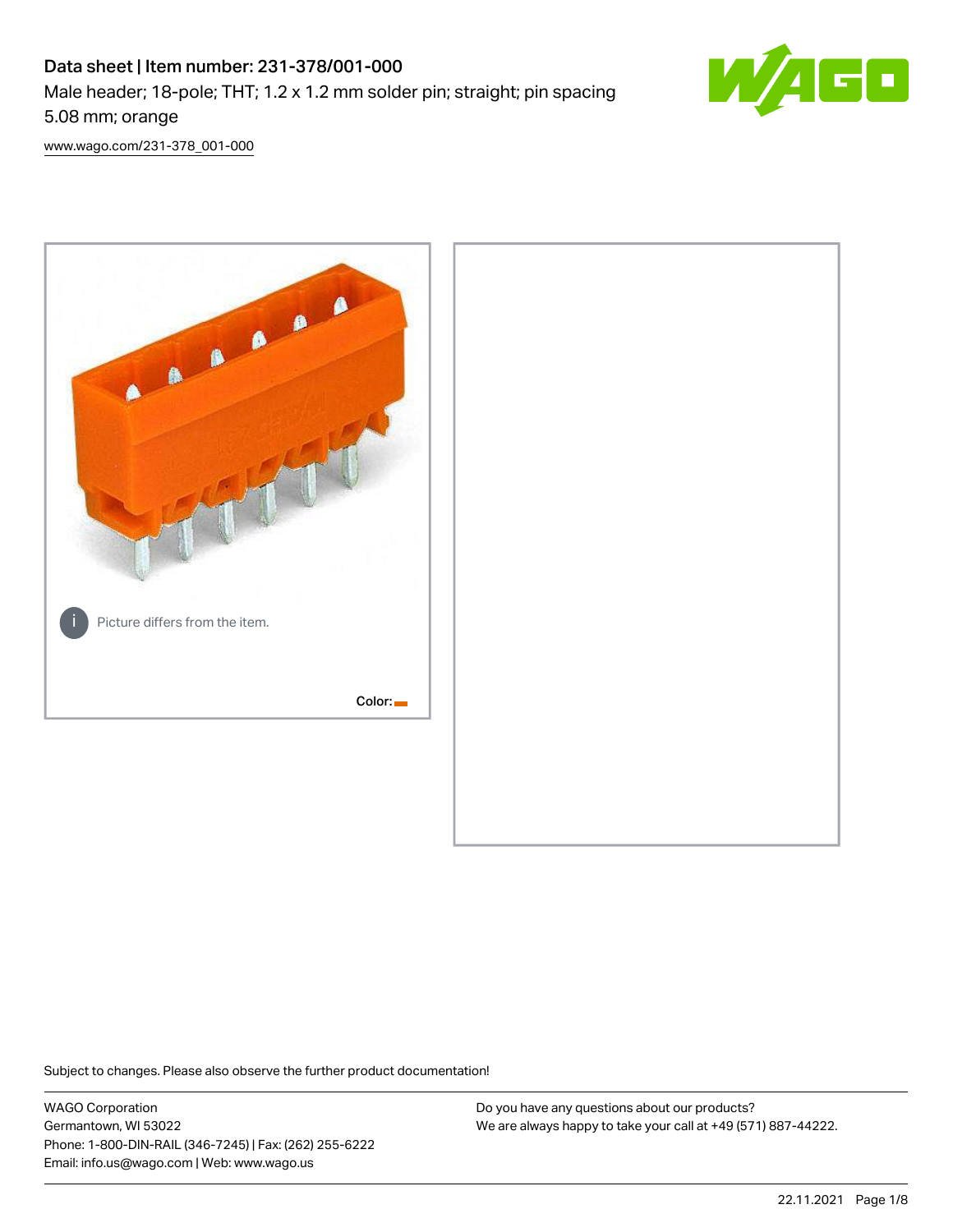

Dimensions in mm

 $L =$  (pole no.  $-1$ ) x pin spacing  $+8.2$  mm

#### Item description

- **Horizontal or vertical PCB mounting via straight or angled solder pins**
- 1.2 x 1.2 mm solder pins allow nominal current up to 16 A, enhancing stability of shorter headers
- $\blacksquare$ With coding fingers

#### Data Notes

Safety information 1 The MCS – MULTI CONNECTION SYSTEM includes connectors

Subject to changes. Please also observe the further product documentation!  $\nu$ 

WAGO Corporation Germantown, WI 53022 Phone: 1-800-DIN-RAIL (346-7245) | Fax: (262) 255-6222 Email: info.us@wago.com | Web: www.wago.us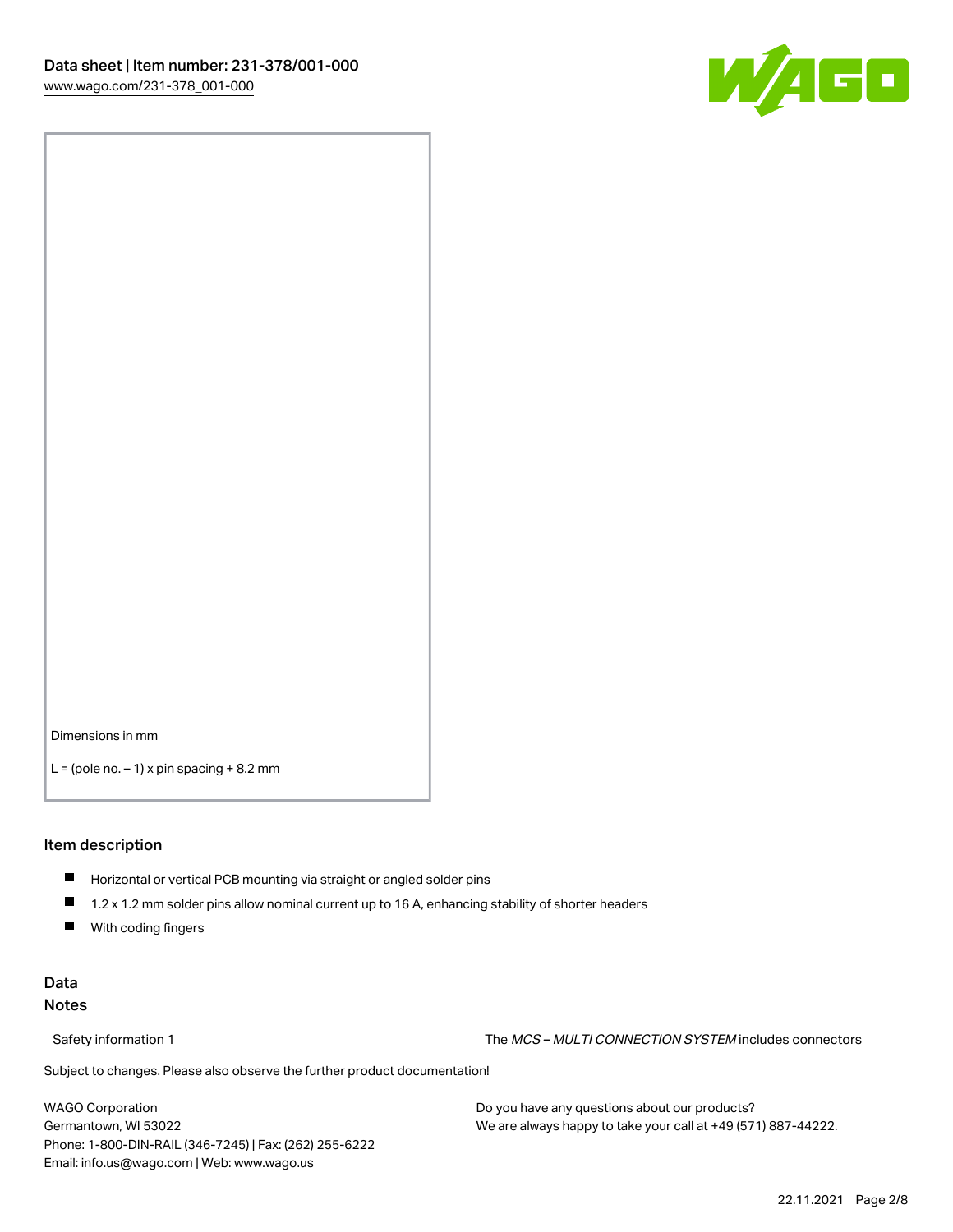

without breaking capacity in accordance with DIN EN 61984. When

|           | used as intended, these connectors must not be connected<br>/disconnected when live or under load. The circuit design should<br>ensure header pins, which can be touched, are not live when<br>unmated.                                                             |
|-----------|---------------------------------------------------------------------------------------------------------------------------------------------------------------------------------------------------------------------------------------------------------------------|
| Variants: | Other pole numbers<br>3.8 mm pin projection for male headers with straight solder pins<br>Gold-plated or partially gold-plated contact surfaces<br>Other versions (or variants) can be requested from WAGO Sales or<br>configured at https://configurator.wago.com/ |

### Electrical data

#### IEC Approvals

| Ratings per                 | IEC/EN 60664-1                                            |
|-----------------------------|-----------------------------------------------------------|
| Rated voltage (III / 3)     | 250 V                                                     |
| Rated surge voltage (III/3) | 4 <sub>k</sub> V                                          |
| Rated voltage (III/2)       | 320 V                                                     |
| Rated surge voltage (III/2) | 4 <sub>k</sub> V                                          |
| Nominal voltage (II/2)      | 630 V                                                     |
| Rated surge voltage (II/2)  | 4 <sub>k</sub> V                                          |
| Rated current               | 16A                                                       |
| Legend (ratings)            | (III / 2) ≙ Overvoltage category III / Pollution degree 2 |

#### UL Approvals

| Approvals per                  | UL 1059 |
|--------------------------------|---------|
| Rated voltage UL (Use Group B) | 300 V   |
| Rated current UL (Use Group B) | 15A     |
| Rated voltage UL (Use Group D) | 300 V   |
| Rated current UL (Use Group D) | 10A     |

## Ratings per UL

| Rated voltage UL 1977 | 600 V |
|-----------------------|-------|
| Rated current UL 1977 |       |

# CSA Approvals

| Approvals per                   | ~~    |
|---------------------------------|-------|
| Rated voltage CSA (Use Group B) | 3UU 1 |

Subject to changes. Please also observe the further product documentation!

| <b>WAGO Corporation</b>                                | Do you have any questions about our products?                 |
|--------------------------------------------------------|---------------------------------------------------------------|
| Germantown, WI 53022                                   | We are always happy to take your call at +49 (571) 887-44222. |
| Phone: 1-800-DIN-RAIL (346-7245)   Fax: (262) 255-6222 |                                                               |
| Email: info.us@wago.com   Web: www.wago.us             |                                                               |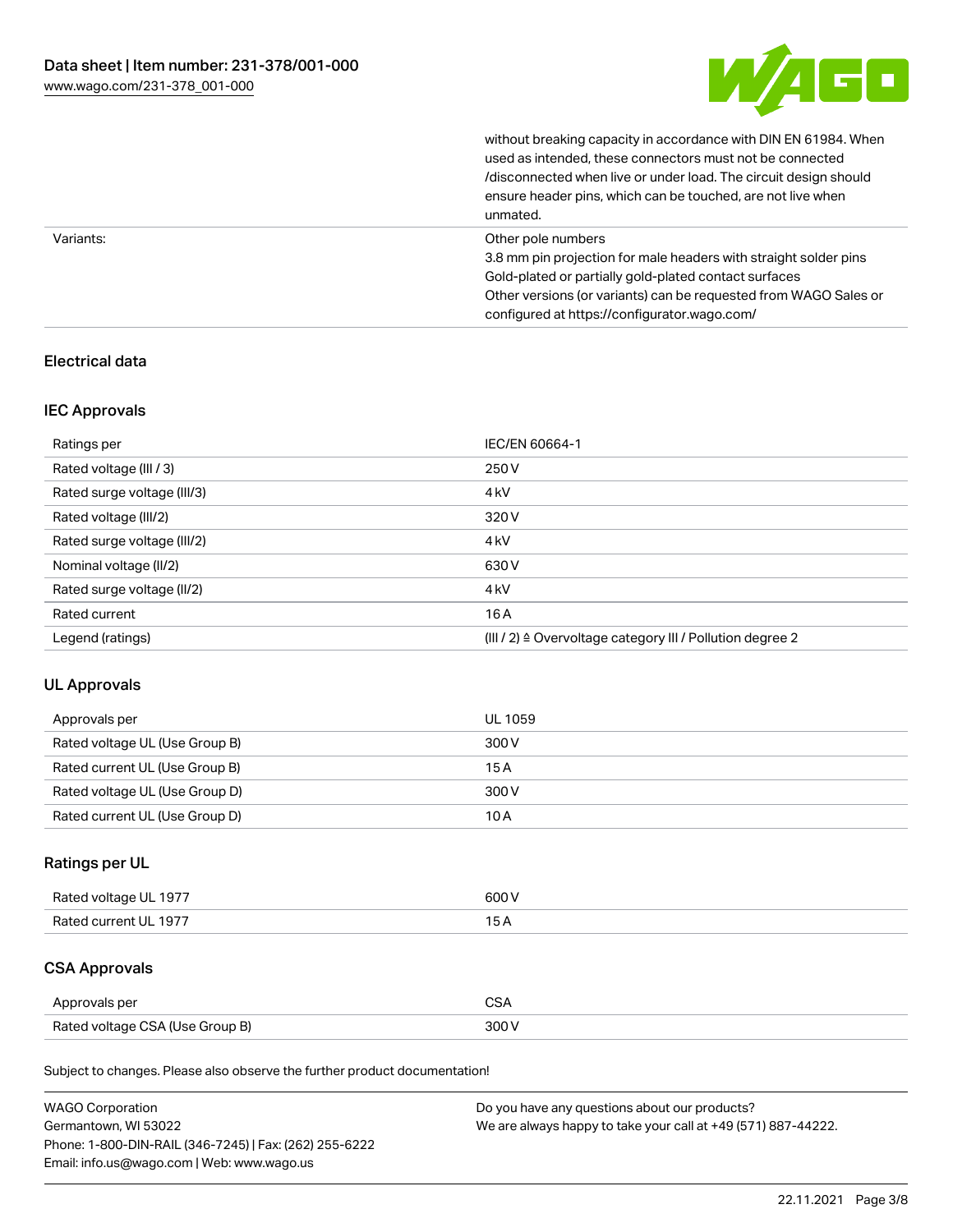[www.wago.com/231-378\\_001-000](http://www.wago.com/231-378_001-000)



| Rated current CSA (Use Group B) | 15 A  |
|---------------------------------|-------|
| Rated voltage CSA (Use Group D) | 300 V |
| Rated current CSA (Use Group D) | 10 A  |

#### Connection data

| Total number of potentials |  |
|----------------------------|--|
| Number of connection types |  |
| Number of levels           |  |

### Connection 1

| Number of poles |  |
|-----------------|--|
|                 |  |

#### Physical data

| Pin spacing                          | 5.08 mm / 0.2 inch    |
|--------------------------------------|-----------------------|
| Width                                | 94.56 mm / 3.723 inch |
| Height                               | 17 mm / 0.669 inch    |
| Height from the surface              | 12 mm / 0.472 inch    |
| Depth                                | 8.4 mm / 0.331 inch   |
| Solder pin length                    | $5 \,\mathrm{mm}$     |
| Solder pin dimensions                | $1.2 \times 1.2$ mm   |
| Drilled hole diameter with tolerance | $17^{(+0.1)}$ mm      |

#### Plug-in connection

| Contact type (pluggable connector) | Male connector/plug |
|------------------------------------|---------------------|
| Connector (connection type)        | for PCB             |
| Mismating protection               | No                  |
| Mating direction to the PCB        | 90°                 |
| Locking of plug-in connection      | Without             |

## PCB contact

| PCB Contact                         | тнт                                      |
|-------------------------------------|------------------------------------------|
| Solder pin arrangement              | over the entire male connector (in-line) |
| Number of solder pins per potential |                                          |

Subject to changes. Please also observe the further product documentation!

WAGO Corporation Germantown, WI 53022 Phone: 1-800-DIN-RAIL (346-7245) | Fax: (262) 255-6222 Email: info.us@wago.com | Web: www.wago.us Do you have any questions about our products? We are always happy to take your call at +49 (571) 887-44222.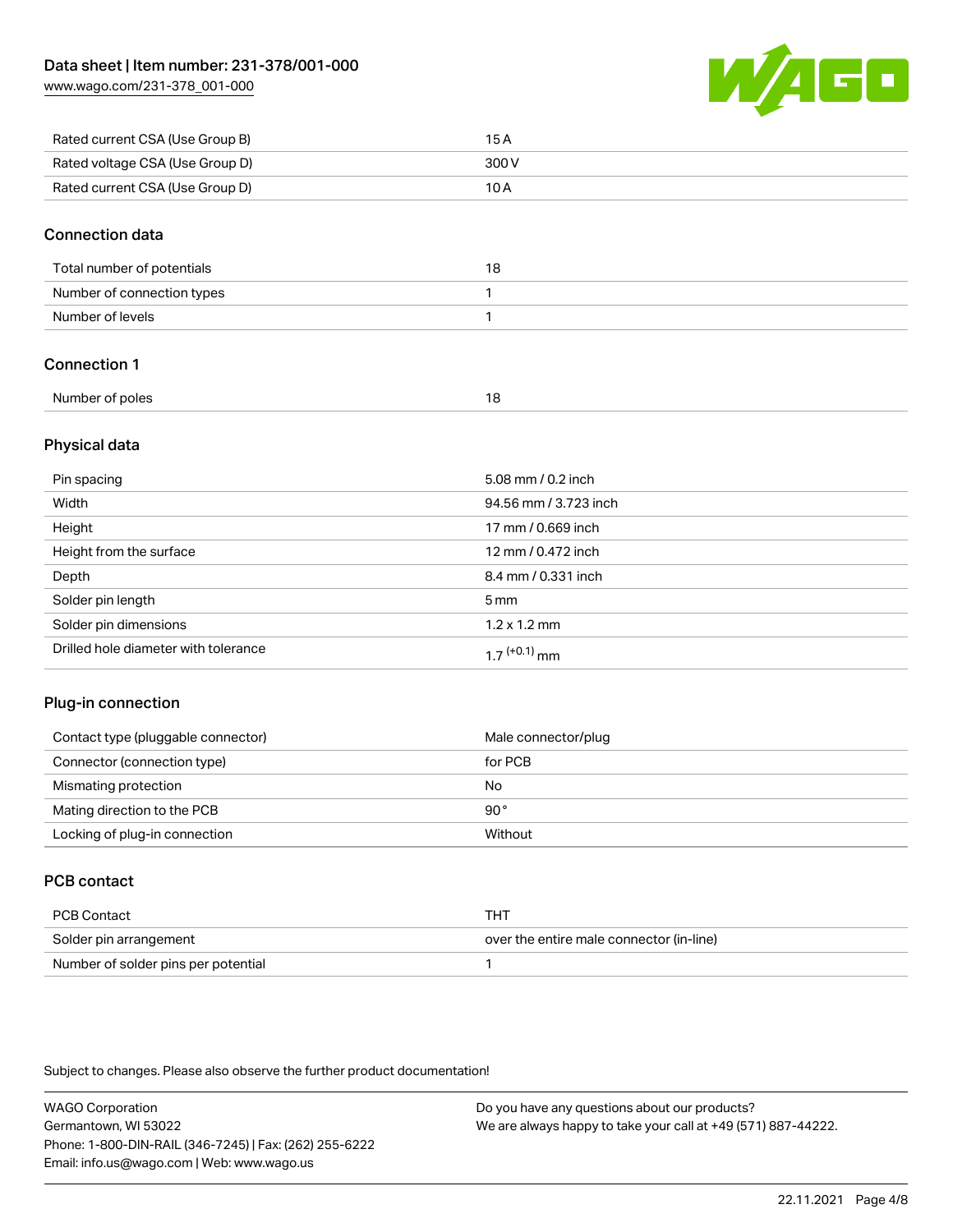

#### Material data

| Color                       | orange                                 |
|-----------------------------|----------------------------------------|
| Material group              |                                        |
| Insulation material         | Polyamide (PA66)                       |
| Flammability class per UL94 | V0                                     |
| Contact material            | Electrolytic copper (E <sub>Cu</sub> ) |
| Contact plating             | tin-plated                             |
| Fire load                   | $0.1$ MJ                               |
| Weight                      | 6.7 g                                  |
|                             |                                        |

#### Environmental requirements

| Limit temperature range | . +100 °C<br>-60 |
|-------------------------|------------------|
|-------------------------|------------------|

#### Commercial data

| Product Group         | 3 (Multi Conn. System) |
|-----------------------|------------------------|
| PU (SPU)              | 50 Stück               |
| Packaging type        | box                    |
| Country of origin     | PL                     |
| <b>GTIN</b>           | 4044918930116          |
| Customs tariff number | 8536694040             |

#### Approvals / Certificates

#### Country specific Approvals

| Logo | Approval                                            | <b>Additional Approval Text</b> | Certificate<br>name |
|------|-----------------------------------------------------|---------------------------------|---------------------|
|      | <b>CB</b><br><b>DEKRA Certification B.V.</b>        | IEC 61984                       | NL-39756            |
|      | <b>CSA</b><br><b>DEKRA Certification B.V.</b>       | C <sub>22.2</sub>               | 1466354             |
| EMA  | <b>KEMA/KEUR</b><br><b>DEKRA Certification B.V.</b> | EN 61984                        | 2190761.01          |

#### Ship Approvals

Subject to changes. Please also observe the further product documentation!

| <b>WAGO Corporation</b>                                | Do you have any questions about our products?                 |
|--------------------------------------------------------|---------------------------------------------------------------|
| Germantown, WI 53022                                   | We are always happy to take your call at +49 (571) 887-44222. |
| Phone: 1-800-DIN-RAIL (346-7245)   Fax: (262) 255-6222 |                                                               |
| Email: info.us@wago.com   Web: www.wago.us             |                                                               |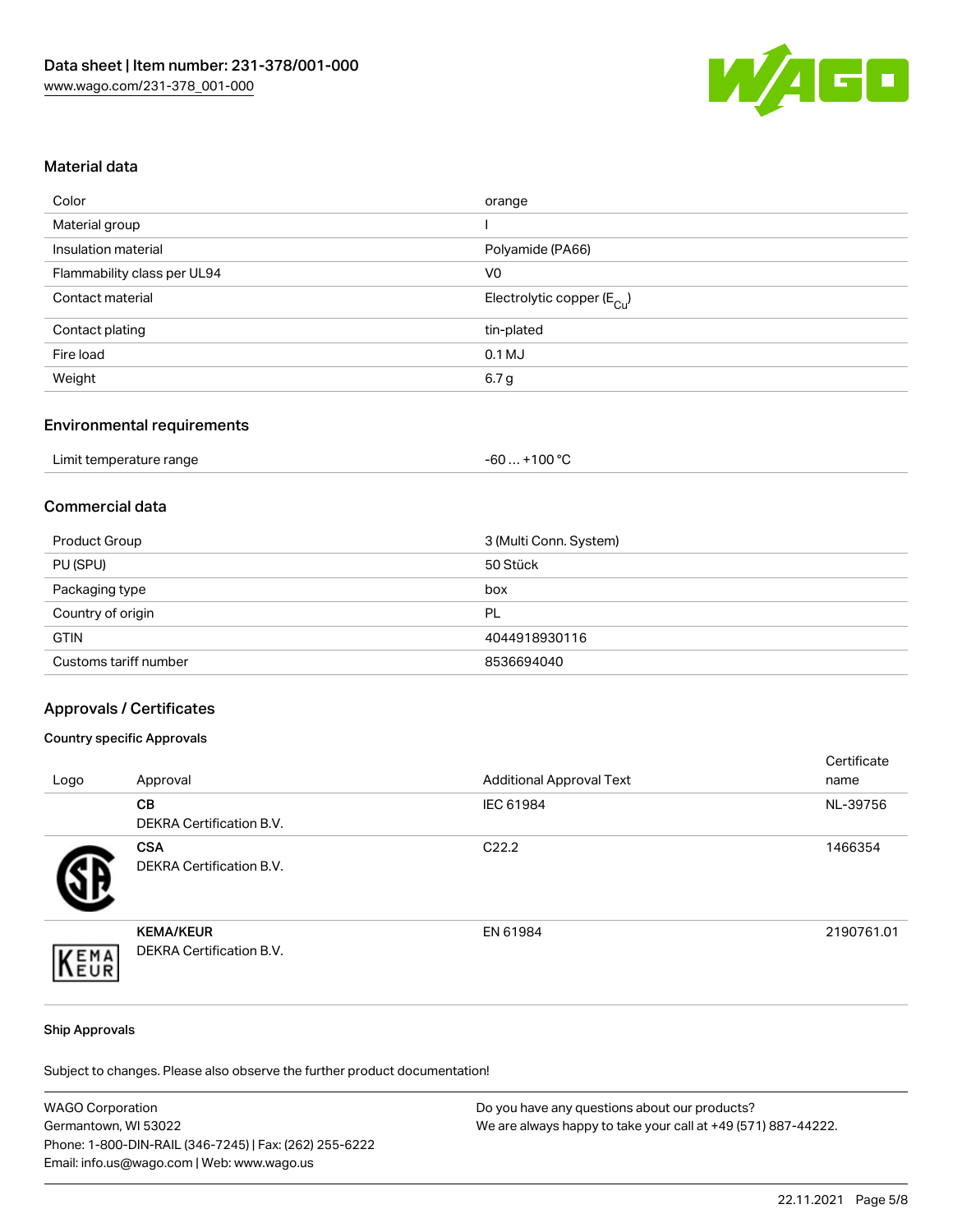[www.wago.com/231-378\\_001-000](http://www.wago.com/231-378_001-000)



| Logo                                         | Approval                                  | <b>Additional Approval Text</b>                                      | Certificate<br>name               |
|----------------------------------------------|-------------------------------------------|----------------------------------------------------------------------|-----------------------------------|
| ABS.                                         | <b>ABS</b><br>American Bureau of Shipping | $\overline{\phantom{0}}$                                             | $19-$<br>HG1869876-<br><b>PDA</b> |
| <b>UL-Approvals</b>                          |                                           |                                                                      | Certificate                       |
| the company of the company of the company of | $A = 1$                                   | $A = 1.124$ and $A = 1$ $A = 0.01$ and $A = 1$ $\overline{A} = 0.01$ | .                                 |

| Logo     | Approval                             | <b>Additional Approval Text</b> | name   |
|----------|--------------------------------------|---------------------------------|--------|
|          | UL                                   | <b>UL 1977</b>                  | E45171 |
| Ъ.<br>77 | UL International Germany GmbH        |                                 |        |
|          | UR<br>Underwriters Laboratories Inc. | <b>UL 1059</b>                  | E45172 |

# **Counterpart**



Item no.231-318/026-000 1-conductor female connector; CAGE CLAMP®; 2.5 mm²; Pin spacing 5.08 mm; 18-pole; 2,50 mm²; orange [www.wago.com/231-318/026-](https://www.wago.com/231-318/026-000) [000](https://www.wago.com/231-318/026-000)

#### Optional accessories

| Coding                                   |                                                                  |            |               |                      |
|------------------------------------------|------------------------------------------------------------------|------------|---------------|----------------------|
| Intermediate plate                       |                                                                  |            |               |                      |
|                                          | Item no.: 231-500<br>Spacer; for formation of groups; light gray |            |               | www.wago.com/231-500 |
| Coding                                   |                                                                  |            |               |                      |
|                                          | Item no.: 231-129<br>Coding key; snap-on type; light gray        |            |               | www.wago.com/231-129 |
| <b>Downloads</b><br><b>Documentation</b> |                                                                  |            |               |                      |
| <b>Additional Information</b>            |                                                                  |            |               |                      |
| Technical explanations                   |                                                                  | 2019 Apr 3 | pdf<br>2.0 MB | Download             |

Subject to changes. Please also observe the further product documentation!

| WAGO Corporation                                       | Do you have any questions about our products?                 |
|--------------------------------------------------------|---------------------------------------------------------------|
| Germantown, WI 53022                                   | We are always happy to take your call at +49 (571) 887-44222. |
| Phone: 1-800-DIN-RAIL (346-7245)   Fax: (262) 255-6222 |                                                               |
| Email: info.us@wago.com   Web: www.wago.us             |                                                               |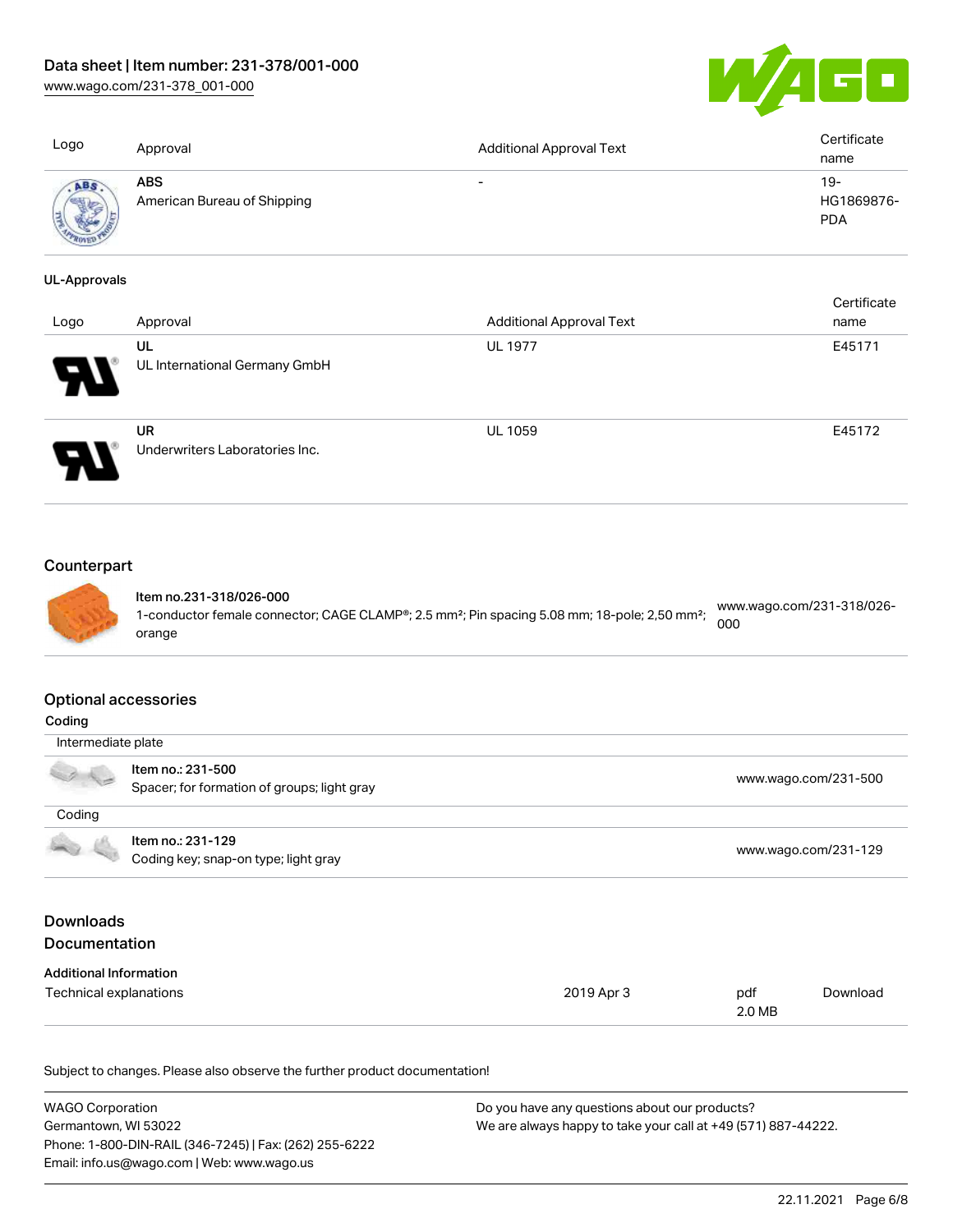

#### CAD files

# CAD data 2D/3D Models 231-378/001-000 URL [Download](https://www.wago.com/global/d/3D_URLS_231-378_001-000) CAE data EPLAN Data Portal 231-378/001-000 URL [Download](https://www.wago.com/global/d/EPLAN_URLS_231-378%252F001-000) ZUKEN Portal 231-378/001-000 URL [Download](https://www.wago.com/global/d/Zuken_URLS_231-378_001-000) EPLAN Data Portal 231-378/001-000 URL [Download](https://www.wago.com/global/d/EPLAN_URLS_231-378_001-000) PCB Design Symbol and Footprint 231-378/001-000 URL [Download](https://www.wago.com/global/d/UltraLibrarian_URLS_231-378_001-000)

CAx data for your PCB design, consisting of "schematic symbols and PCB footprints", allow easy integration of the WAGO component into your development environment.

#### Supported formats:

- $\blacksquare$ Accel EDA 14 & 15
- П Altium 6 to current version
- П Cadence Allegro
- П **DesignSpark**
- П Eagle Libraries
- $\blacksquare$ KiCad
- П Mentor Graphics BoardStation
- $\blacksquare$ Mentor Graphics Design Architect
- П Mentor Graphics Design Expedition 99 and 2000
- П OrCAD 9.X PCB and Capture
- $\blacksquare$ PADS PowerPCB 3, 3.5, 4.X, and 5.X
- $\blacksquare$ PADS PowerPCB and PowerLogic 3.0
- $\blacksquare$ PCAD 2000, 2001, 2002, 2004, and 2006
- $\blacksquare$ Pulsonix 8.5 or newer
- $\blacksquare$ STL
- $\blacksquare$ 3D STEP
- $\blacksquare$ TARGET 3001!
- $\blacksquare$ View Logic ViewDraw
- $\blacksquare$ Quadcept

.<br>Subject to changes. Please also observe the further product documentation!

WAGO Corporation Germantown, WI 53022 Phone: 1-800-DIN-RAIL (346-7245) | Fax: (262) 255-6222 Email: info.us@wago.com | Web: www.wago.us